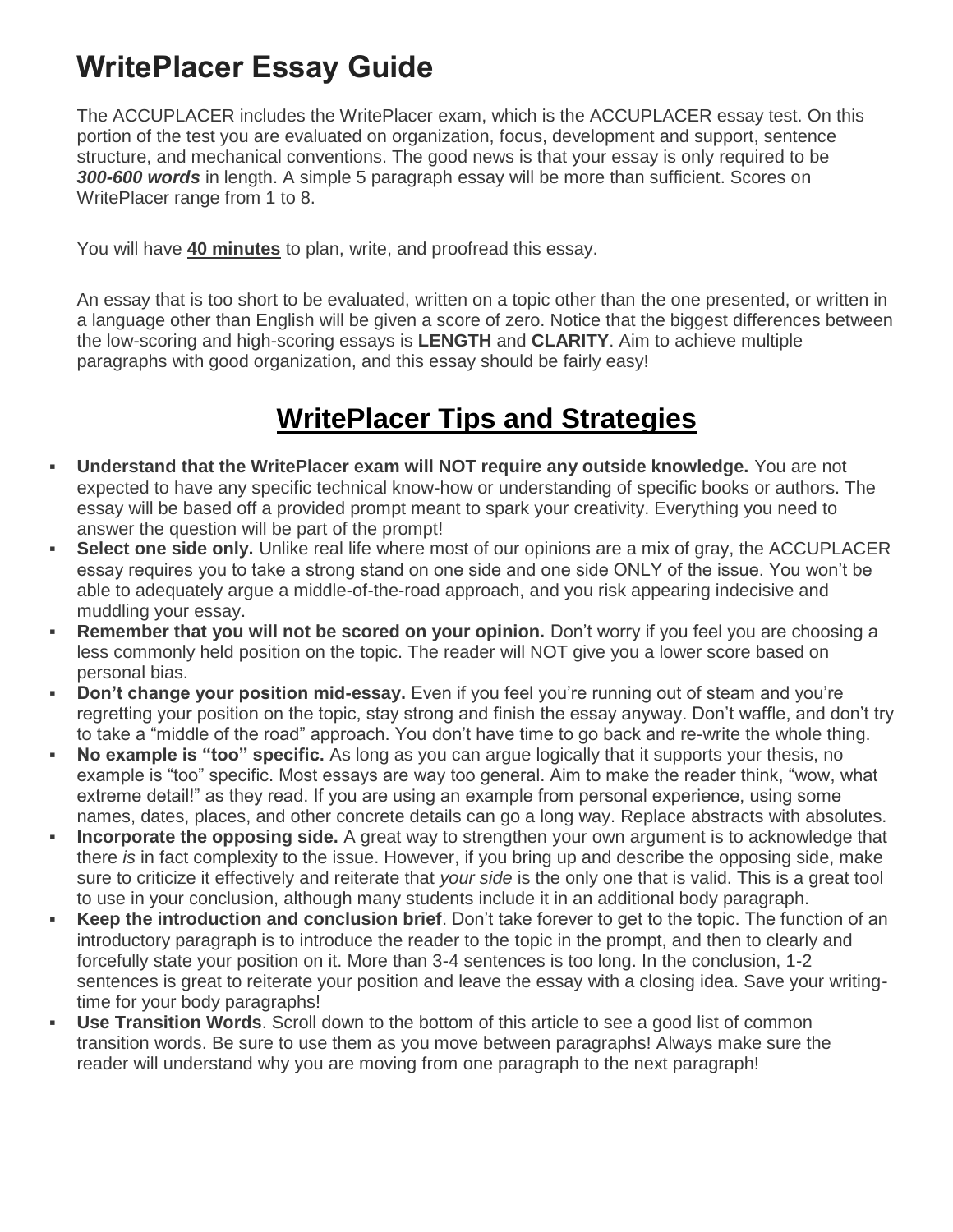## **WritePlacer Template**

This is a sample outline for the ACCUPLACER Essay. Notice we are aiming for 5 paragraphs total. You may opt for a shorter 4 paragraph version if 5 paragraphs are too many for you to write, but aim for 5 paragraphs if you can. If you have trouble completing 5 paragraphs, see if you can streamline your body paragraphs. They can often be bloated with unnecessary wordiness. Keep the introduction and the conclusion short and sweet.

#### Paragraph 1 – Introduction (3-4 sentences)

You will want to begin your essay with one of the following: a generalization about the topic, a quotation, a short anecdote to set-up the correctness of your position, a historical framework, or a piece of news illustrating the contemporariness of the issue. **Admit the complexity of the issue.**

You have two goals in the beginning part of the essay: to introduce the topic, and to express your opinion on it. Be sure to place your thesis as the final sentence in your introduction.

#### Paragraph 2 – First Example (4-6 sentences)

Start with your most-powerful or relevant example. Be specific. Your example can be from history, science, politics, business, entertainment, pop culture, current events, personal experience, etc. Anything can be an example, but choose ONE only for each paragraph. It needs to be something you are knowledgeable about and also something that you believe strongly supports your thesis. You have three tasks in your body paragraphs:

- **Introduce your example.**
- **Describe it.**
- **Explain how it fully supports your thesis.**

You should be spend the majority of your body paragraph accomplishing the the third step: **explaining how it fully supports your thesis**. Aim to convince the reader through very concrete details how your position on the issue is correct.

#### Paragraph 3 – Second Example (4-6 sentences)

Use a transition phrase to introduce the second example. Describe it, and explain again how it fully supports your thesis. You may refer to your first example if you need to, but prioritize a focus on your new example. Don't mention your third example until you get to the third paragraph.

#### Paragraph 4 – Third Example (4-6 sentences)

Use a transition phrase again in the first topic sentence. Describe the example. Explain how it supports. Make sure you are elucidating for the reader how each example relates to the topic.

#### Paragraph 5 – Conclusion (2-4 sentences)

In your conclusion, introduce the opposing side. Explain their position in general terms. Refute their position. Then reinforce the correctness of your own thesis. This takes care of having to come up with a conclusion- you'll already know what to do!